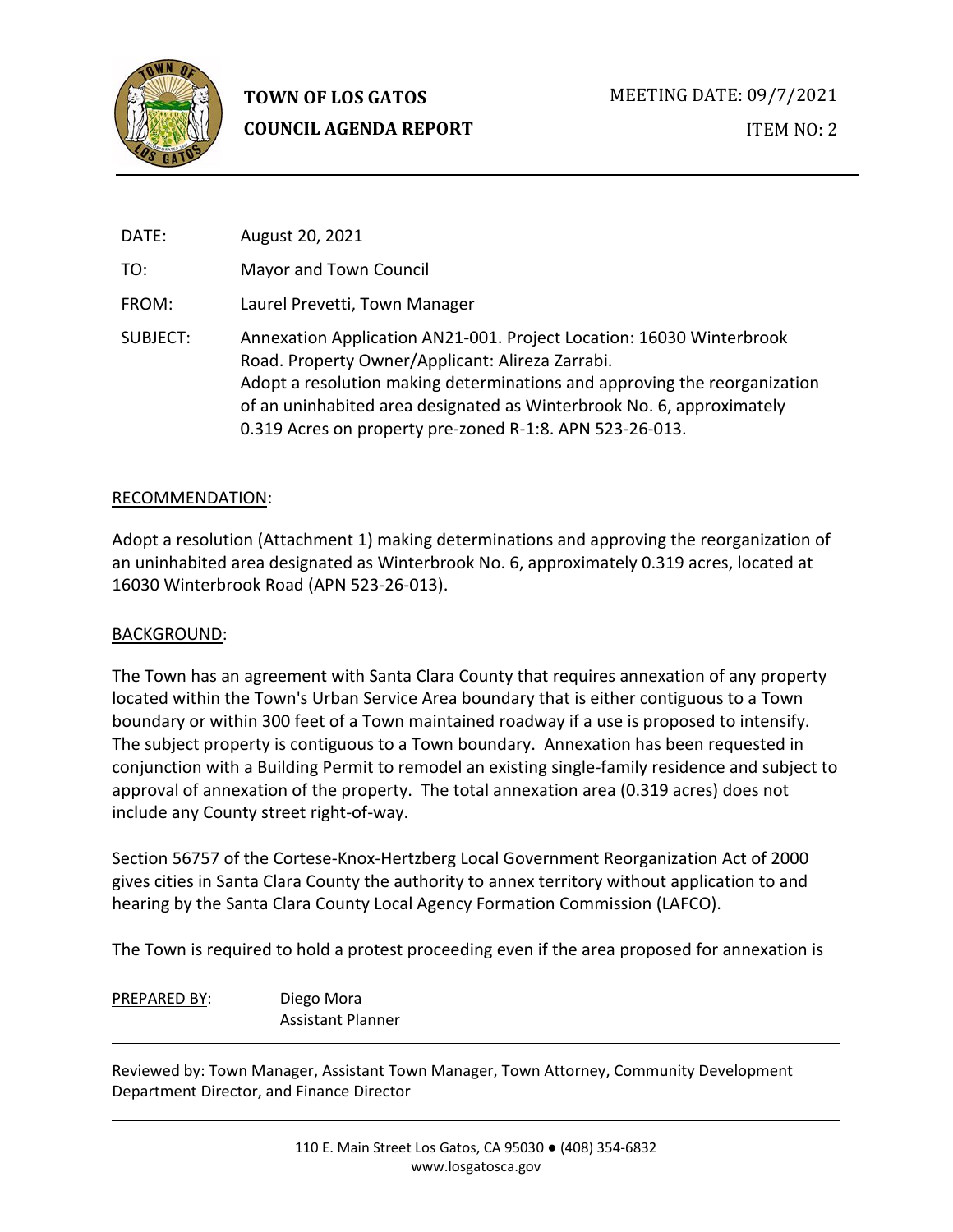PAGE **2** OF **3** SUBJECT: Winterbrook No. 6/AN21-001<br>DATE: August 20, 2021 August 20, 2021

#### BACKGROUND (continued):

uninhabited (less than twelve registered voters) and all property owners have consented to the annexation.

This Annexation was introduced at the August 17, 2021 Town Council meeting and the protest proceedings are set for September 7, 2021.

#### DISCUSSION:

The Town has received a petition requesting annexation to the Town of Los Gatos from Alireza Zarrabi, owner of the property at 16030 Winterbrook Road. The property is located on the east side of Winterbrook Road in an unincorporated County pocket (Attachment 2).

The property is in the Town's Urban Service Area, is contiguous to a Town boundary, and is prezoned R-1:8 (Single-Family Residential, 8,000 square foot minimum lot size). Annexation would allow Town services to be extended to the property and reduce the size of an existing County pocket.

Because this is a 100 percent consent, uninhabited annexation (less than twelve registered voters), a public hearing is not required. Required notice of the annexation was provided to Santa Clara County Planning and the County Library Service Area.

# COORDINATION:

The preparation of this report was coordinated with the Santa Clara County Library District, Santa Clara County Infrastructure Development Division, LAFCO, Santa Clara County Assessor, Santa Clara County Surveyor, and the Santa Clara County Planning Division.

# FISCAL IMPACT:

Once the annexation is certified by the State Board of Equalization, the Town will receive approximately 9.3 percent of the property taxes.

#### ENVIRONMENTAL ASSESSMENT:

The project is exempt pursuant to the California Environmental Quality Act Guidelines under Section 15061(b)(3): Review for Exemption, in that it can be seen with certainty that there is no possibility that the activity in question may have a significant effect on the environment. A Notice of Exemption will not be filed.

# Attachments:

1. Resolution (includes Exhibits A and B)